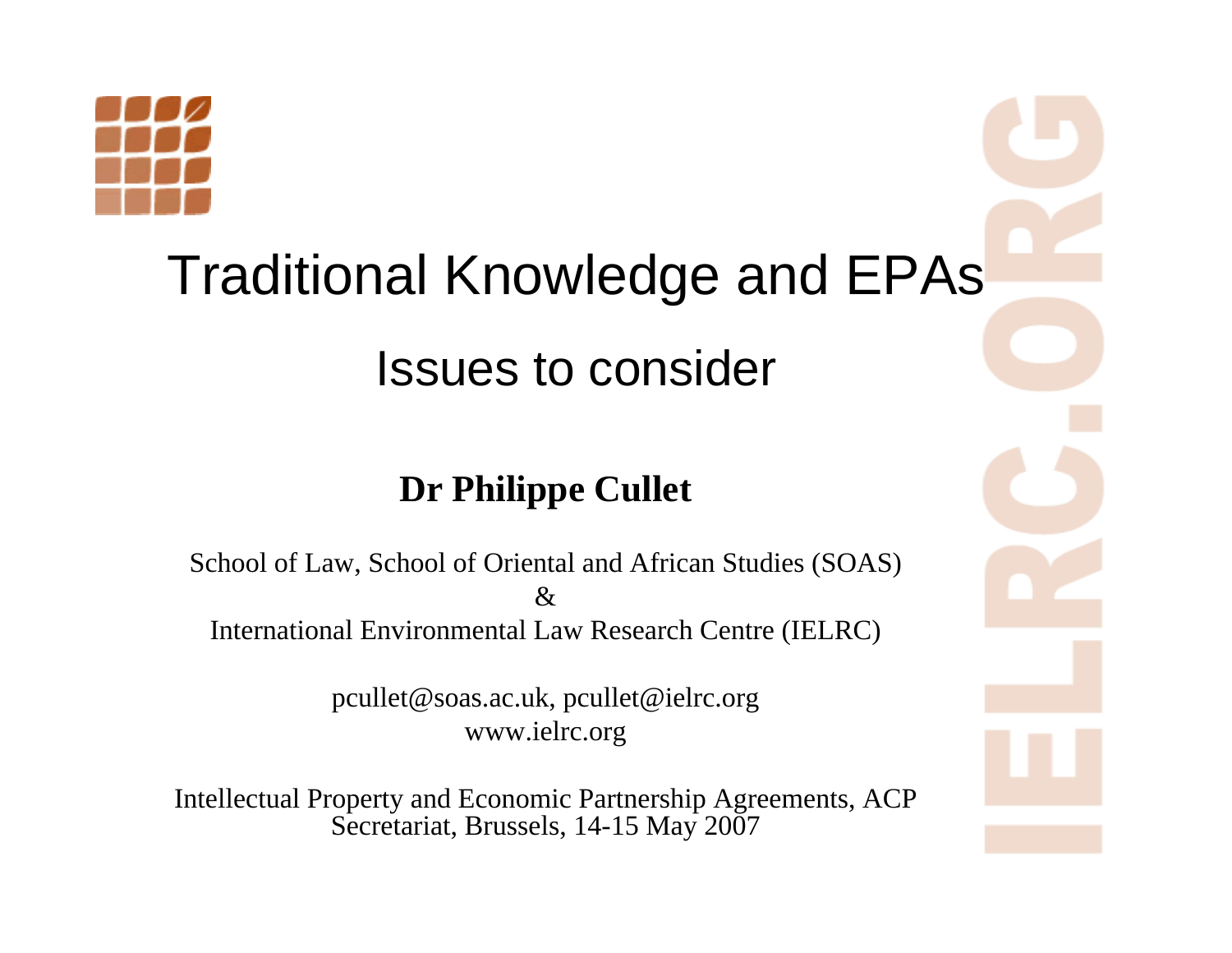

## What is traditional knowledge (TK)?

- Knowledge that is not 'modern'
- Knowledge held either individually <u>or</u> collectively
- Knowledge that cannot easily be protected under existing IPR laws and treaties
- Knowledge that is in the 'public domain' and/or considered 'prior art'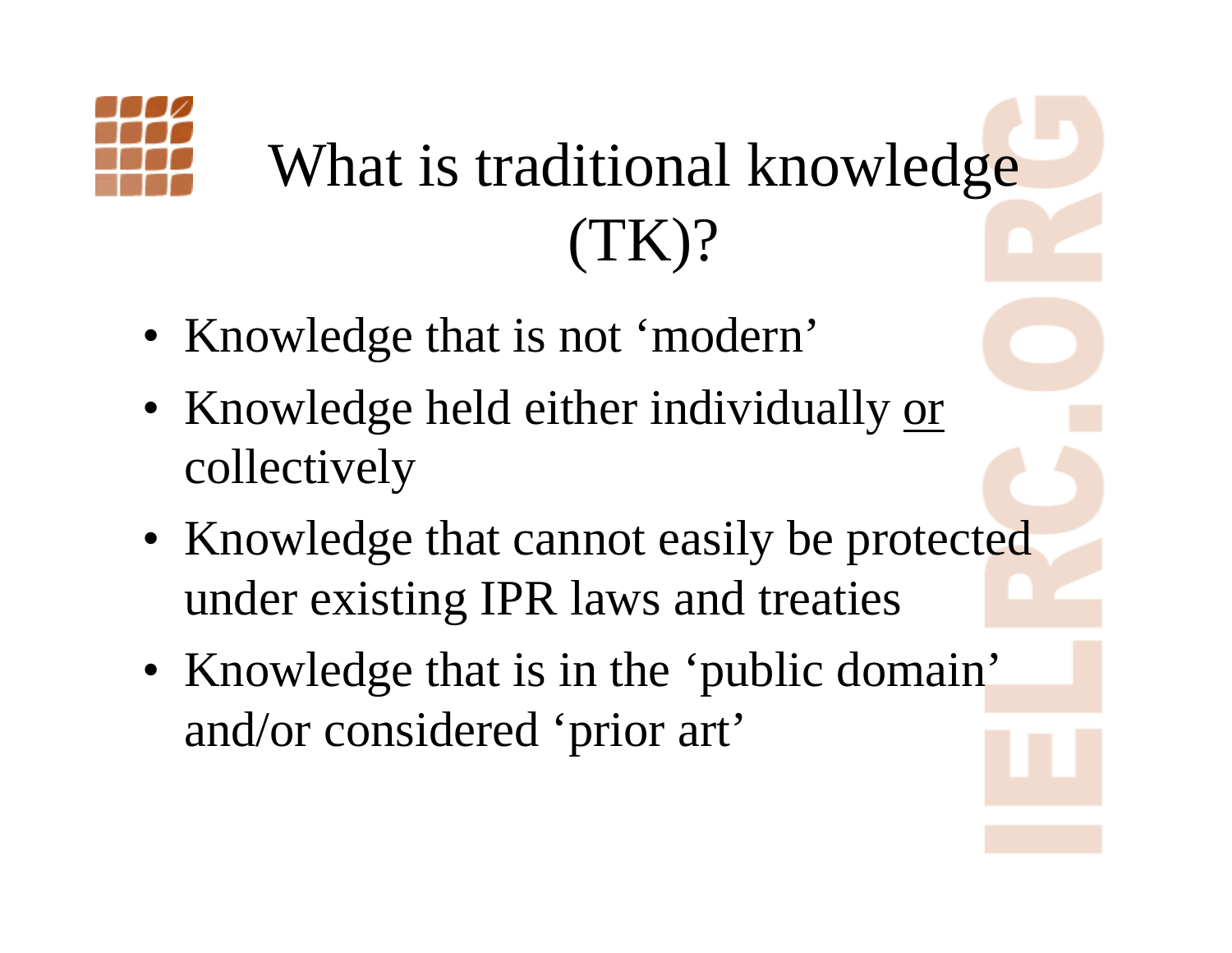

## What protection for TK?

- 1. Defensive protection
- 2. Protection through existing IPR frameworks
- *3. Sui generis* protection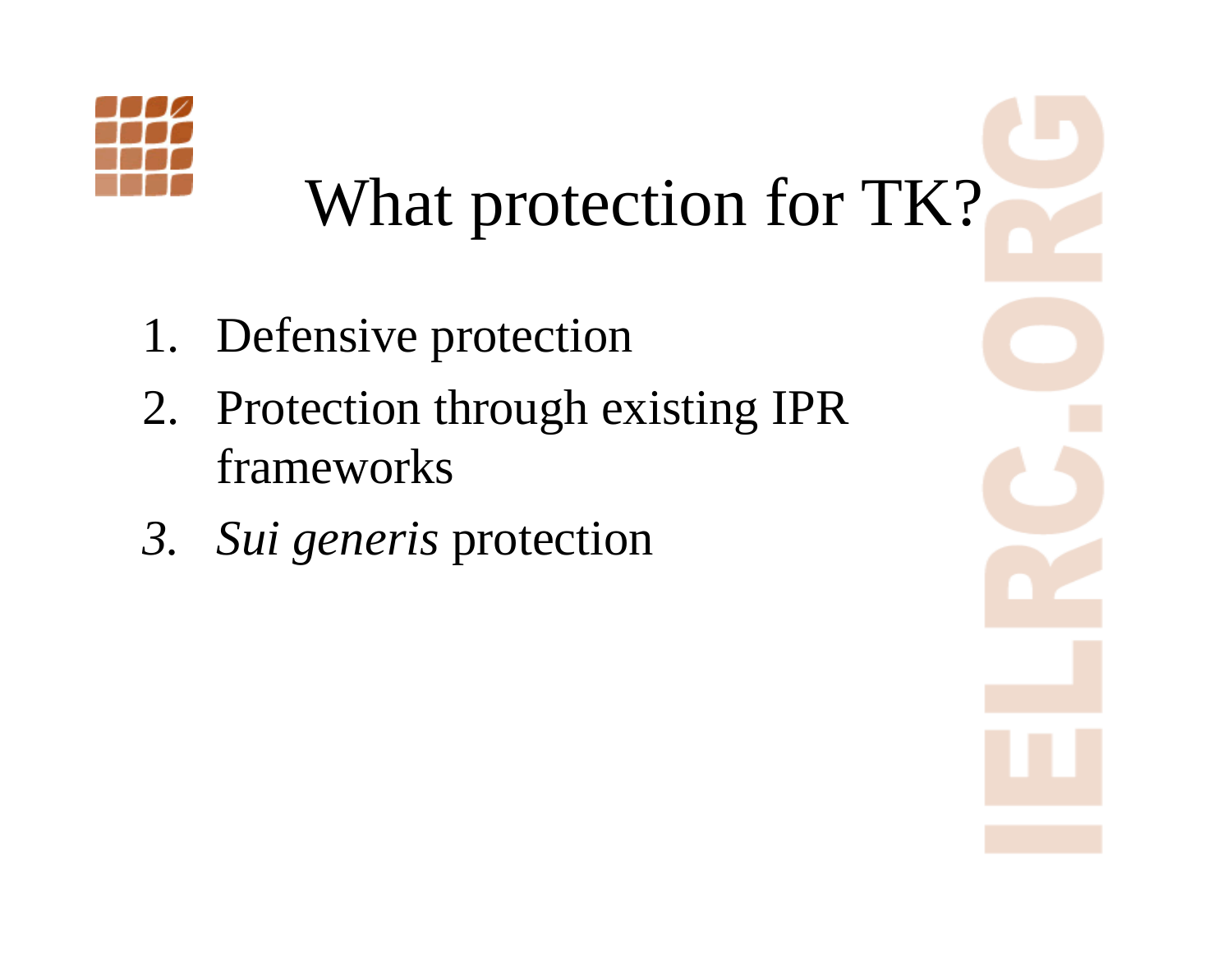

#### Defensive protection

- • Registration of TK in written form to confirm public domain status of knowledge
- • Disclosure requirement ensuring acknowledgment of use of TK and triggering benefit sharing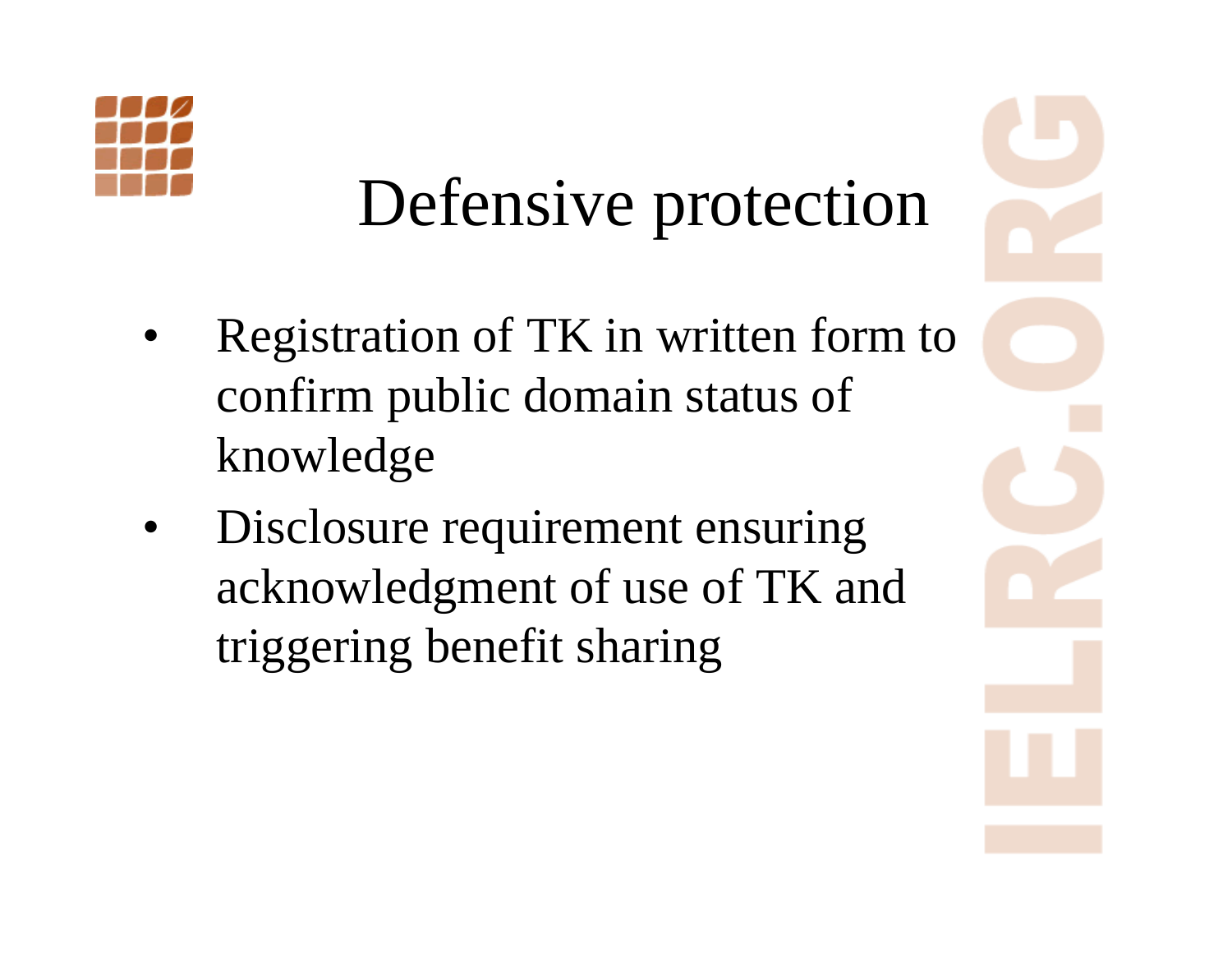

#### Protection through existing IPR frameworks

- • Use of patent system to foster TK protection through, for instance:
	- Concept of joint inventorship
	- Redefinition of notion of inventiveness
- • Geographical indications
	- Best suited form of existing IPRs for TK protection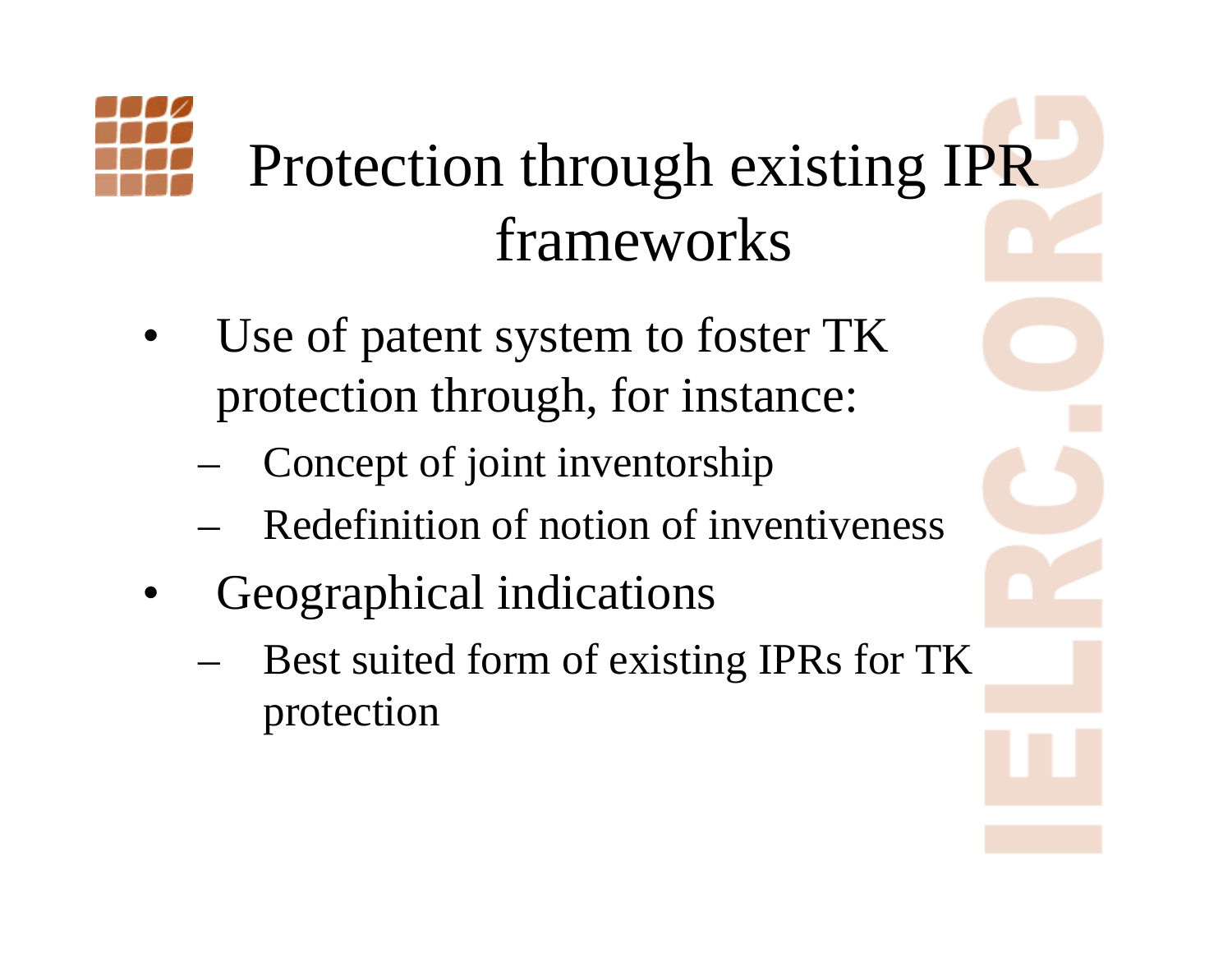

#### *Sui generis* protection

- • Aims of a *sui generis* system:
	- •Ensuring conservation and protection
	- • Ensuring protection of TK is linked to protection of underlying biodiversity (Article 8(j) CBD)
	- • Ensuring protection of TK undertaken to protect commercial and non-commercial uses of TK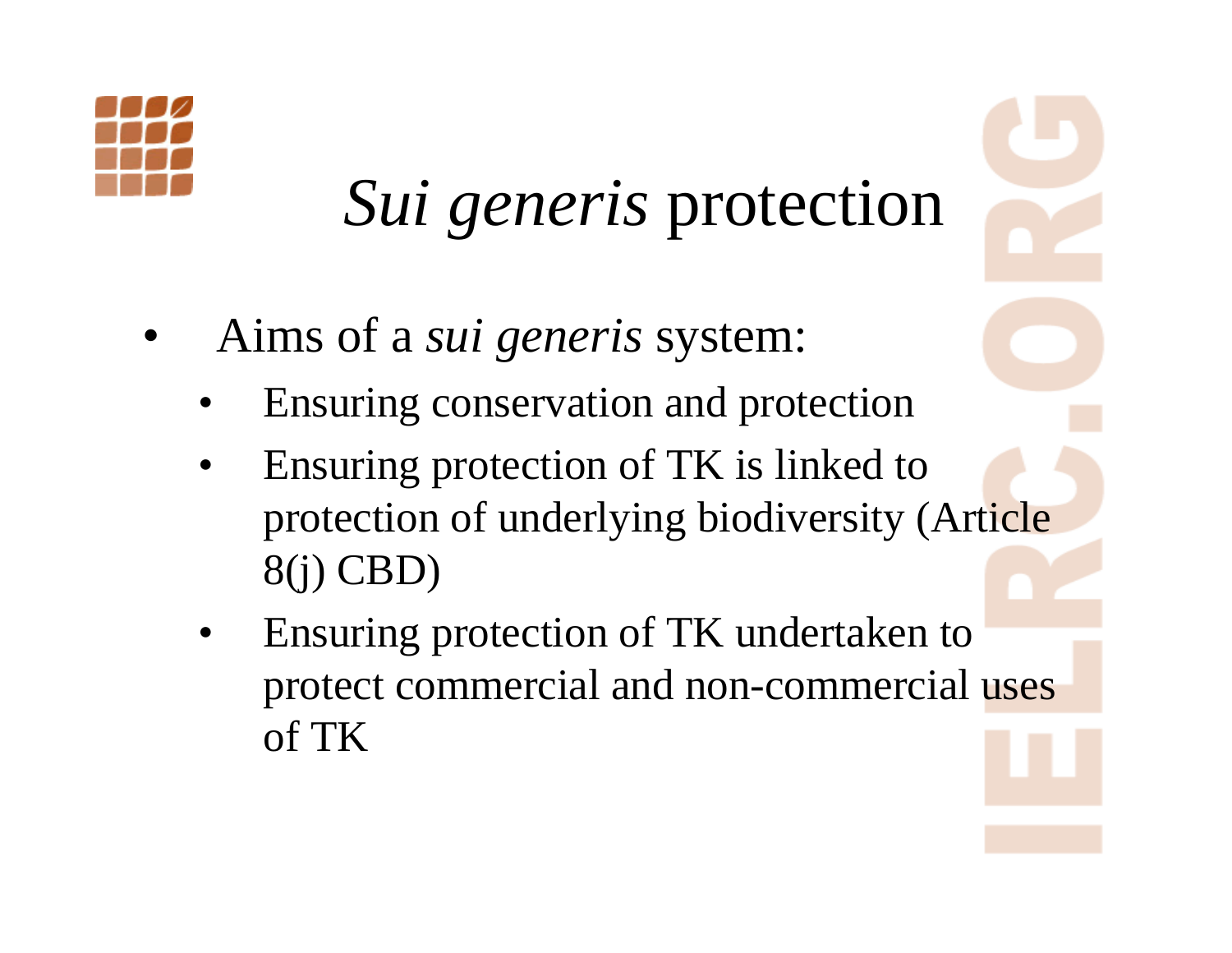# TK, ACP countries and EPAs

- Premise: TK is neither 'old' nor 'valueless'
- Need to ensure:
	- Effective control over plant genetic resources for TK holders in domestic law (property rights) and for countries of origin at international level (sovereign rights)
	- Mechanisms to ensure no unjust appropriation of TK domestically or internationally